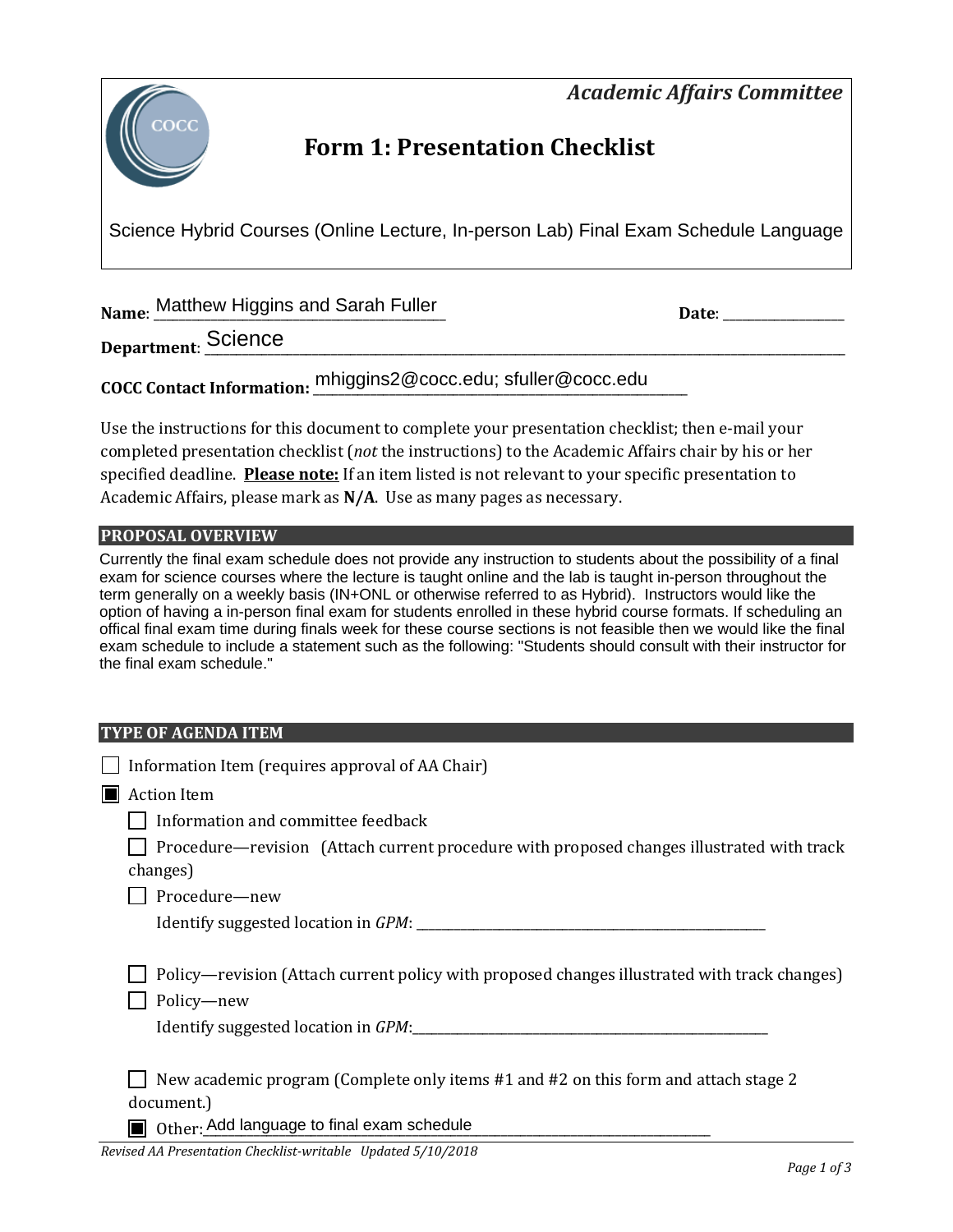| <b>BUDGET</b> |  |
|---------------|--|
| N/A           |  |

# **INSTRUCTIONAL REQUIREMENTS**

N/A

# **OPERATIONAL NEEDS, CURRENT AND FUTURE**

Faculty will proctor final exam. Should their be a time conflict with another final exam that the student is scheduled to take, the student and instructor will schedule an alternative time and place for the student to take the final exam. This alternative time and place may include the testing center.

Whenever possible, the final exam will be held in the laboratory room that was used for the in-person laboratory component of the course.